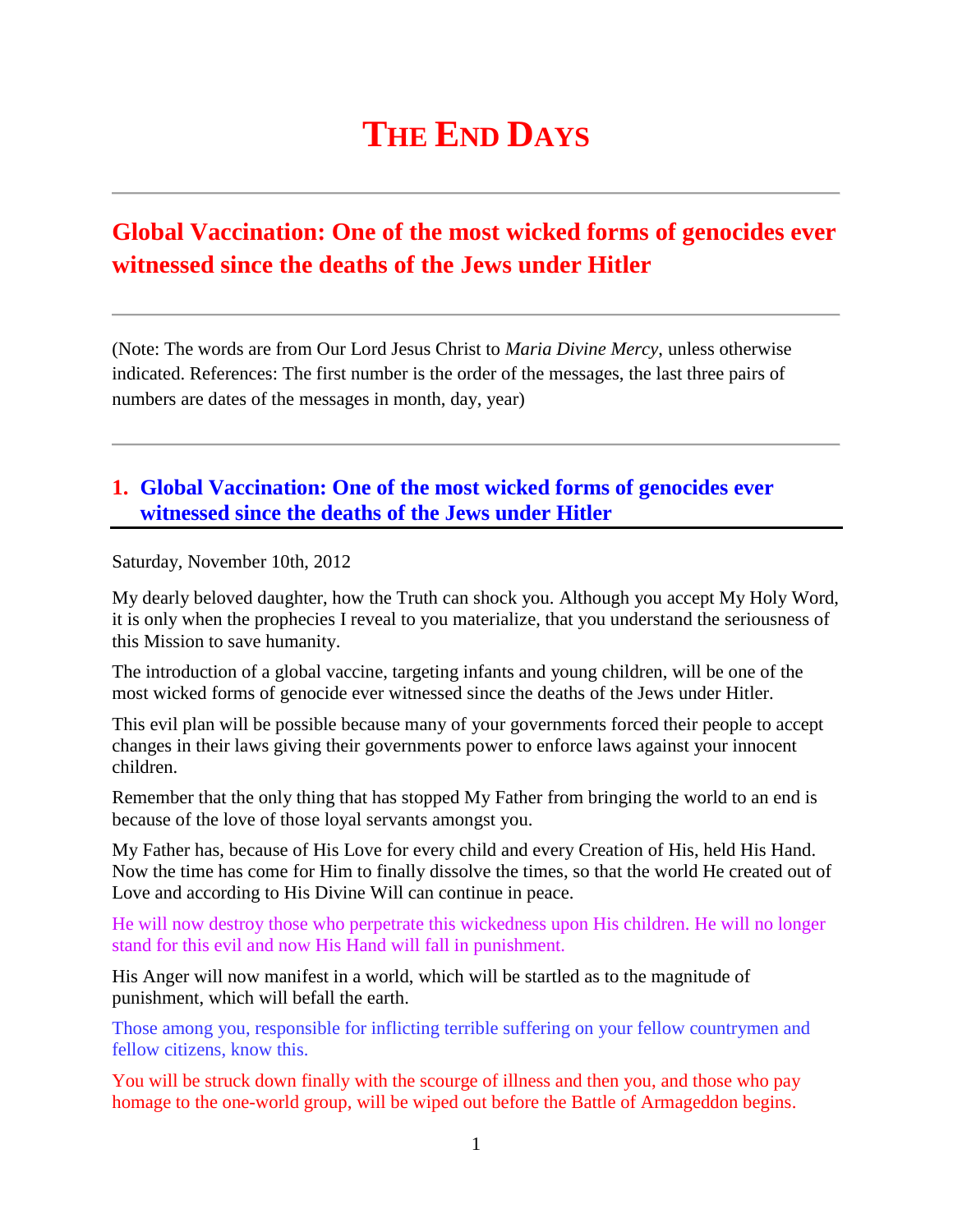You will not be tolerated by My Father and He will not allow you to infest His children any longer. Woe to you and those among you who anger Him at this time.

The time for My Father to show you whose Power will be sustained forever will now be proven to you. Your theories about your creation, which are flawed, will be shown to you for what they are, at last. The Truth, as promised to you in the Book of Truth, foretold to the prophet Daniel, will be shown finally.

So many people are oblivious to the Truth of God. Many well-meaning souls seek nothing in their lives other than titillation. Many waste the time they have been accorded in their lives on earth, as they do not know the Truth of God's Existence.

Now the Truth is being presented. The time of reckoning has come about.

My Father will make the world alert finally to the Truth. Those who ignore the Truth will deny themselves access to My New Kingdom on earth.

Instead of living an eternal glorious life, full of wonder, joy, love, and prosperity, they will be cast away to rot in the depths of Hell.

I urge all of God's children to heed this warning.

It may be harsh. Many who say: "this does not come from God for He is Merciful" heed this.

The time has come to divide the chaff from the wheat. That day is very near. Whichever choice is made by man will be the final choice.

Free will will always be honored by My Father up to the final day. The Day of Judgment.

Your Jesus

(Message # 605 11-10-2012)

# **2. [This vaccination will be a poison and will be presented under a global](http://www.thewarningsecondcoming.com/this-vaccination-will-be-a-poison-and-will-be-presented-under-a-global-healthcare-plan/)  [healthcare plan](http://www.thewarningsecondcoming.com/this-vaccination-will-be-a-poison-and-will-be-presented-under-a-global-healthcare-plan/)**

Friday, November 9th, 2012

My dearly beloved daughter, in just two years, millions of souls have now been converted and saved because of this Mission. Your suffering, alone, has saved ten million souls, as I promised you. So while the world's woes may seem to be increasing, many souls are being saved through your prayers.

Suffering in My Name always gets worse and becomes so painful that it is hard to bear. It is at its most intense when Satan is angry. His anger at present is intensifying and this is why the attacks on you are so distressing. He and his demons are surrounding you, but cannot harm you in a physical way, for My Father's Hand protects you. This does not lessen the scourging you are enduring at this time, the second anniversary of this Mission. But know this.

The most suffering is endured when a Mission, or the work of the victim soul, is succeeding. The more souls who are saved, the more violent the attack by the Evil One becomes. His actions have been increasingly evident in the world. He, who goes to great lengths to hide his existence, is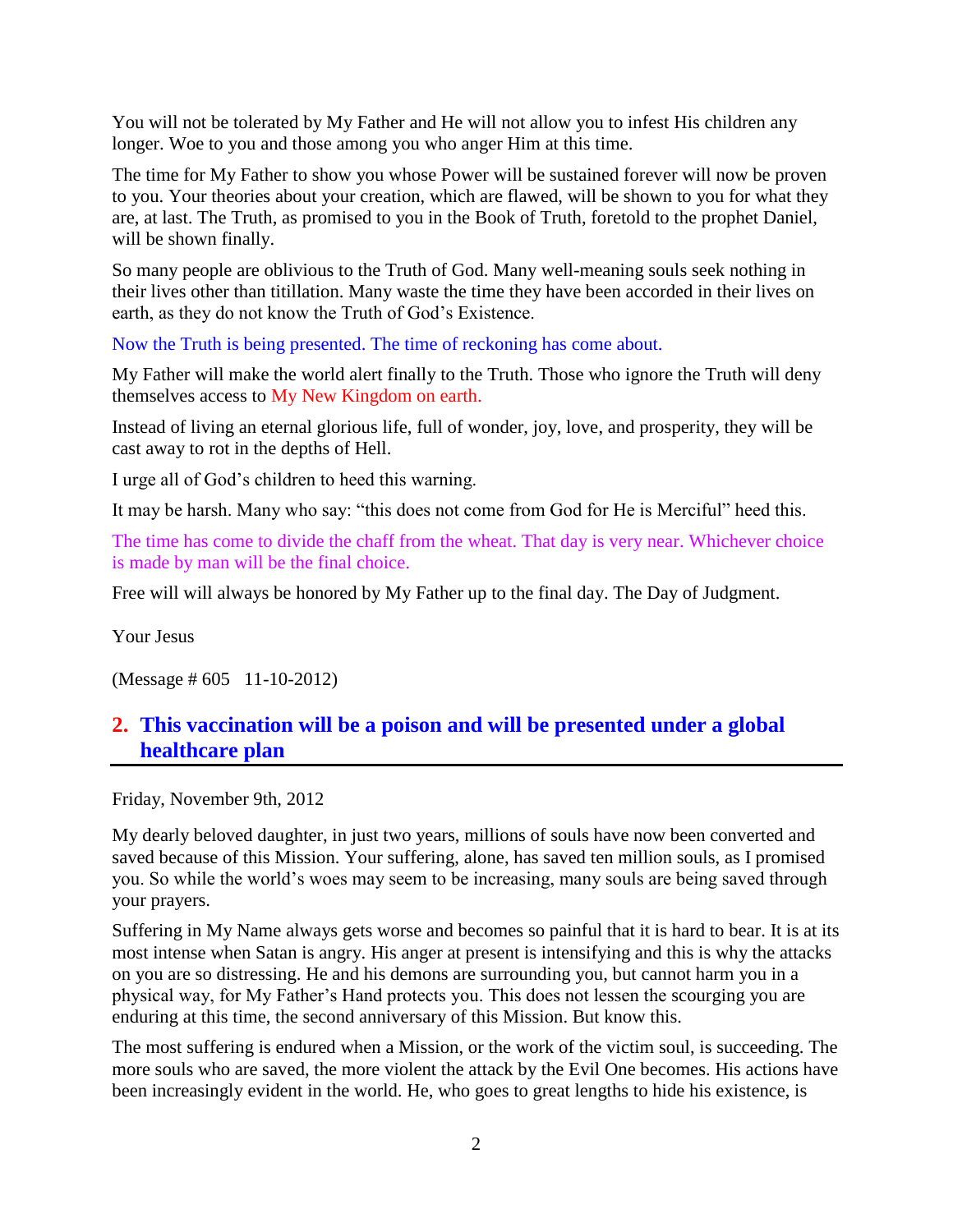working his way into the spirit of those poor people who leave themselves open to him, because of their lust for worldly pleasures and love of power.

**Satan's strength lies in his ability to deceive humanity into believing that he is only a symbol used by Christians to explain the difference between good and evil.**

#### **Satan knows the danger of exposing his presence. If he did that, then more people would accept that God exists**.

He does not want to do this, so he creates awareness of his existence amongst those who pay homage to him. These people, who accept the existence of Satan, worship him just as people hold Masses in Catholic Churches or hold services in churches in order to praise God.

So many souls have been stolen. God, My Eternal Father, intends to win them back through His Warning and the chastisements, which will be inflicted on those, when they gather to honor the beast.

#### **My Father will expose Satan's followers, who defile His Churches.**

They are the target for His chastisements and unless they stop what they are doing, by their own free choice, they will be struck down by the Hand of God.

The rise of these Satanic groups who present themselves to the world, through business and networking organizations, is rampant.

They are everywhere; scheming, holding rallies, plotting and creating wicked plans to destroy millions of innocent people.

#### **They will introduce a form of genocide, through compulsory vaccinations, against your children with or without your permission.**

This vaccination will be a poison and will be presented under a global healthcare plan.

Their plans have now materialized and they have already begun to introduce them. **Some of their plans in one European country were stopped by My Father because of the prayers of victim souls.**

Look in front of you and behind you. Look carefully at seemingly innocent new laws introduced into your countries designed to make you feel as if they are to improve your lives. Many of them are simply to enslave you by getting you to sign away your rights under what appear to be democratic laws.

Democracy will be replaced with dictatorships, yet they will not be presented to nations as such. When millions have signed away all their rights, in the name of new tolerant laws, it will be too late. You will become prisoners.

The main leaders in the world are working together to bring their new plans about. They are part of the elite whose goal is greed, wealth, control and power. They do not accept the Power of God. They do not believe My Death on the Cross was to save them from the fires of Hell.

I must make them see how wrong they are. The time has come for Me to prove to them My Mercy, My Love for them.

Please recite this **Crusade Prayer (84) to Enlighten the Souls of the Elites who Rule the World.**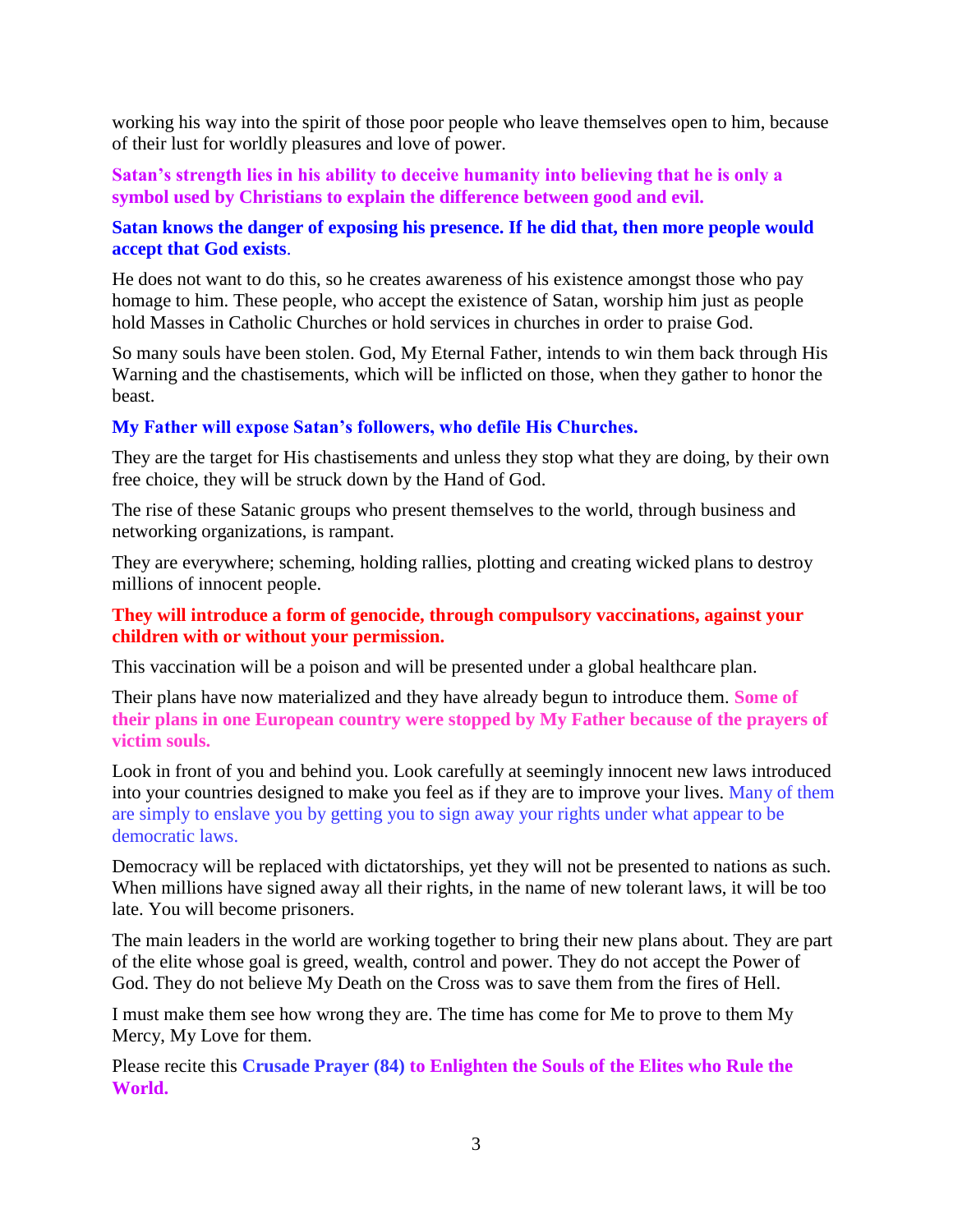O dear Jesus, I beg You to enlighten the souls of the elites who rule the world.

Show them the proof of Your Mercy. Help them to become open of heart and to show true humility, in honor of Your great Sacrifice by your death on the Cross when you died for their sins.

Help them to discern who their True Maker is, who their Creator is, and fill them with the graces to see the Truth.

Please prevent their plans to hurt millions of people through vaccinations, shortage of foods, forced adoptions of innocent children, and the splitting up of families, from taking place.

Heal them. Cover them with Your Light and take them into the bosom of Your Heart to save them from the snares of the Evil One. Amen.

Your Jesus

(Message # 604 11-09-2012)

### **3. [666 will be embedded, its number hidden, into a chip,](http://www.thewarningsecondcoming.com/666-will-be-embedded-its-number-hidden-into-a-chip-which-you-will-be-forced-to-accept-just-as-you-would-any-vaccination/) which you will be [forced to accept just as you would any vaccination](http://www.thewarningsecondcoming.com/666-will-be-embedded-its-number-hidden-into-a-chip-which-you-will-be-forced-to-accept-just-as-you-would-any-vaccination/)**

Friday, June 1st, 2012

My dearly beloved daughter, **the Antichrist is preparing, already, his peace plan,** which he will introduce soon after the wars become widespread in the Middle East, and when the pain and terrible anguish means there is no sign of hope.

Then he will appear suddenly and announce himself to the world as a man of peace, a bright jewel which will sparkle in the midst of darkness.

As he emerges he will be seen as one of the **most charismatic political leaders of all time.**

**His handsome, appealing and caring personality will fool the majority of people.**

He will exude love and compassion and will be seen to be Christian. In time, he will draw many followers who will grow in their numbers so that **he becomes like Me, the Messiah.**

He will be seen to promote unity among all nations, and he will be loved in almost every country in the world.

Then, he will be seen to have supernatural skills. Many will believe that he has been sent by My Father and that he is Me, Jesus Christ, Savior of the World.

They will pray to him, love him, give up their lives for him, and he will laugh and mock them when they cannot see him.

This will be the biggest deception of all time and the plan is to steal your souls, to take you away from Me.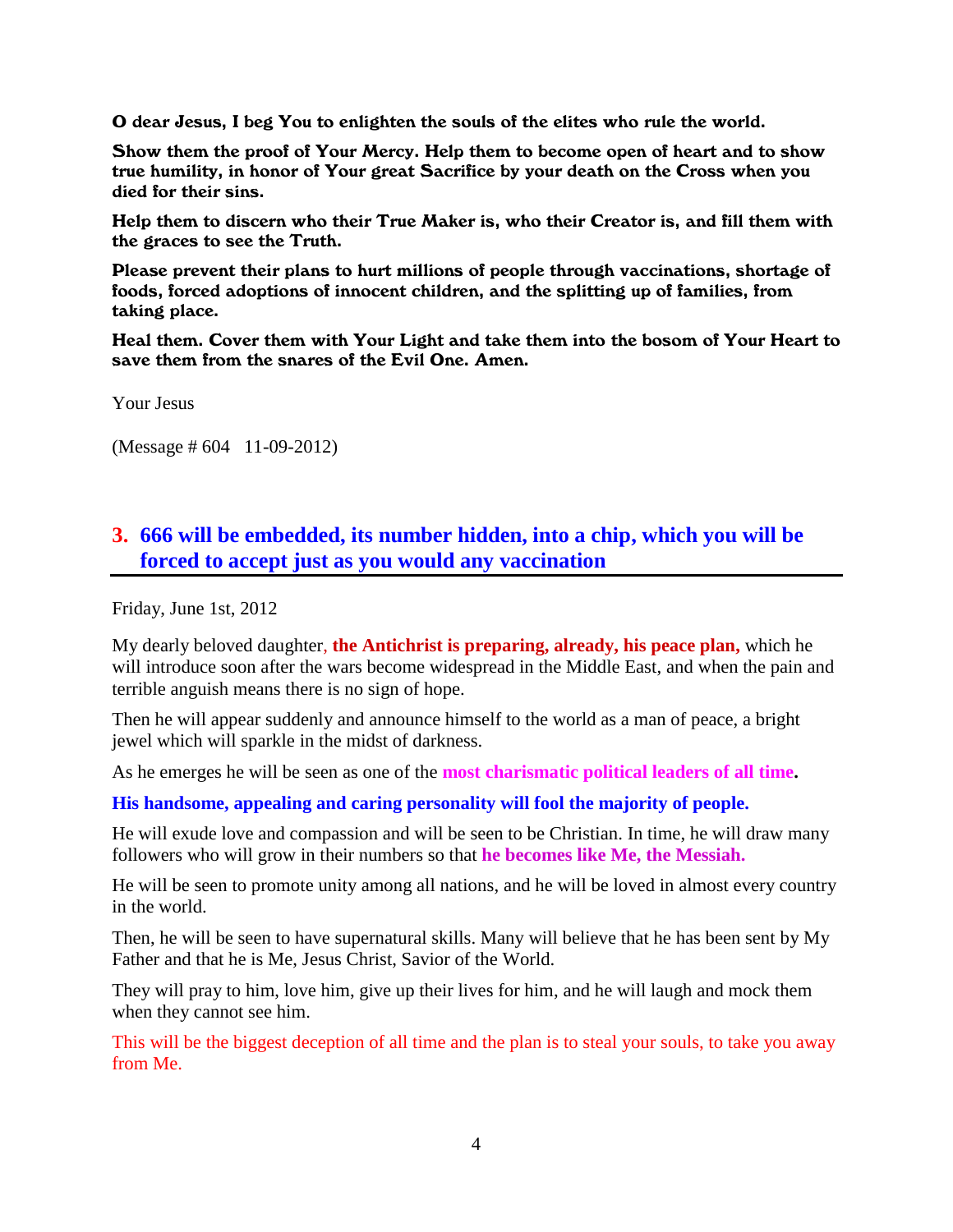#### **He and the False Prophet, who will sit like a King in the Seat of Peter, will secretly plot a one-world religion.**

This will appear to be a Christian type religion which promotes love. It will, however, not promote love of one another which comes from God. Instead, it will promote love and allegiance to the Antichrist and love of oneself.

The abomination does not stop there, for when they have seduced God's children, the attack will begin.

Suddenly all will be asked to accept the one-world Mark of Allegiance. A united world which all men will have to partake in.

#### **It will control your money, your access to food, and how you live.**

Rules, many of them, will mean that you will become prisoners. **The key to your cell, which keeps you under their control, will be the Mark of the Beast.**

#### **666 will be embedded, its number hidden, into a chip which you will be forced to accept just as you would any vaccination.**

Once embedded it will poison, not only your mind and soul, but your body. For it will cause a plague designed to wipe out much of the world's population.

You must not accept the Mark. Instead I will instruct you what to do.

Many will accept the Mark because they will feel helpless.

**[The Seal of the Living God, My Crusade Prayer \(33\) is your lifeline.](http://www.thewarningsecondcoming.com/crusade-prayer-33-rise-now-and-accept-the-seal-of-the-living-god/)**

**When you receive My Seal of Protection, given to you by My Eternal Father, you will not have to accept the Mark.**

**You will not be touched. Your home will not be seen, searched or a target for it will be rendered invisible in the eyes of Satan's army.**

You will need to keep food hidden which will last a few years. You will need to grow your own crops, store your own water and keep all Holy objects around you.

My Remnant Church will grow and spread out and you will be given shelter if it is needed.

Much planning is needed now.

Those who laugh at what you do, or say, surely Jesus would not ask you to do this? Does He not supply all His followers at their time of need?

**Even one loaf and one fish can be multiplied**. So it does not matter if you only have some food for I will protect you and you will be safe.

Pray hard for those souls who will be unable to avoid the Mark.

Those innocent souls will be saved who are in a state of grace at the time of being forced to accept the chip.

**The rest of you must plan to protect your family and your allegiance to the Holy Eucharist and the Mass.**